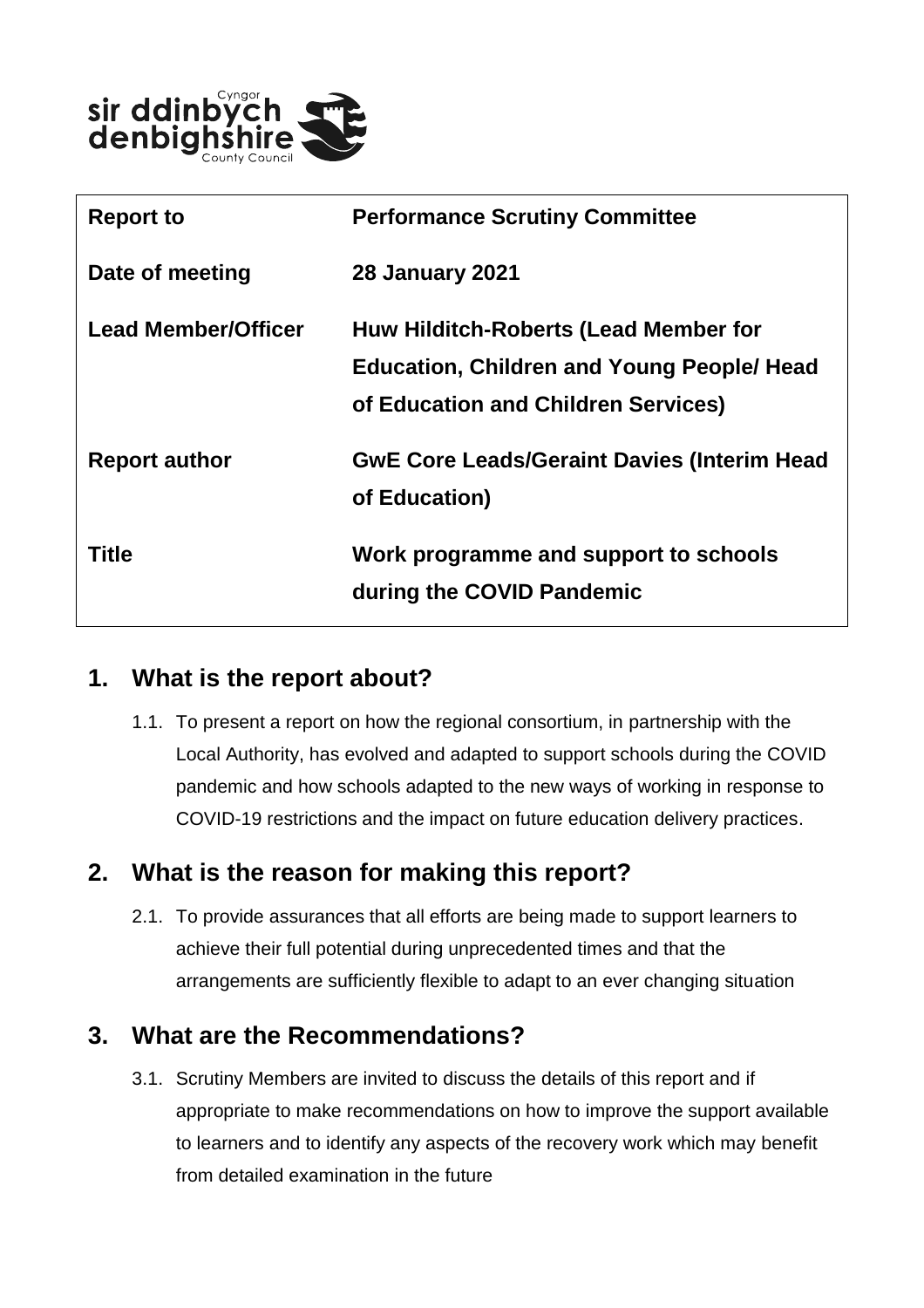## **4. Report details**

- 4.1. Staff in the Local Authorities and GwE have adapted their work in order to continue to provide effective services and support for all their school communities during the COVID pandemic (Appendix 1)
- 4.2. The regional service in its entirety has re focused several times during this period to meet the needs of the range of stakeholders. The ability to be flexible and agile and to work effectively together in different teams, often cross sector, has had significant impact on organisational behaviour and external perception. Regular contact with school leaders has been well received and has contributed to Head teachers feeling that they could turn to a professional colleague to share challenging issues and to find solutions to address day-to-day issues.
- 4.3. Support for senior leaders well-being has been provided through a series of workshops and webinars which will support their resilience during this difficult period. GwE staff are also conducting face to face pastoral visits to schools during the autumn term on behalf of the Local Authorities.
- 4.4. One of the main strengths of work across North Wales has been the consistent messaging from the six local authorities through their political education portfolio holders and directors working with GwE to have one common message for the schools in North Wales. This consistency of messaging has been not only welcomed by schools but also by teacher unions and non-teaching unions who welcomed the clarity of messaging and support for their staff. One such example is the operational group of local authority and regional staff working on and developing risk assessments policy, advice and guidelines, and creating a regional dashboard which is a strong foundation for all schools to be able to reopen with risks being identified and locally managed and supported.
- 4.5. The six local authorities and GwE have taken a collegiate and collective regional approach to supporting schools throughout the COVID pandemic. This was clearly demonstrated in the consistent regional approach in developing a supportive framework to ensure that all regional schools had the right policies in place together with a comprehensive risk assessment in order to create a safe environment to welcome the children back into schools. (Appendix 2)

The framework included resources to support planning for: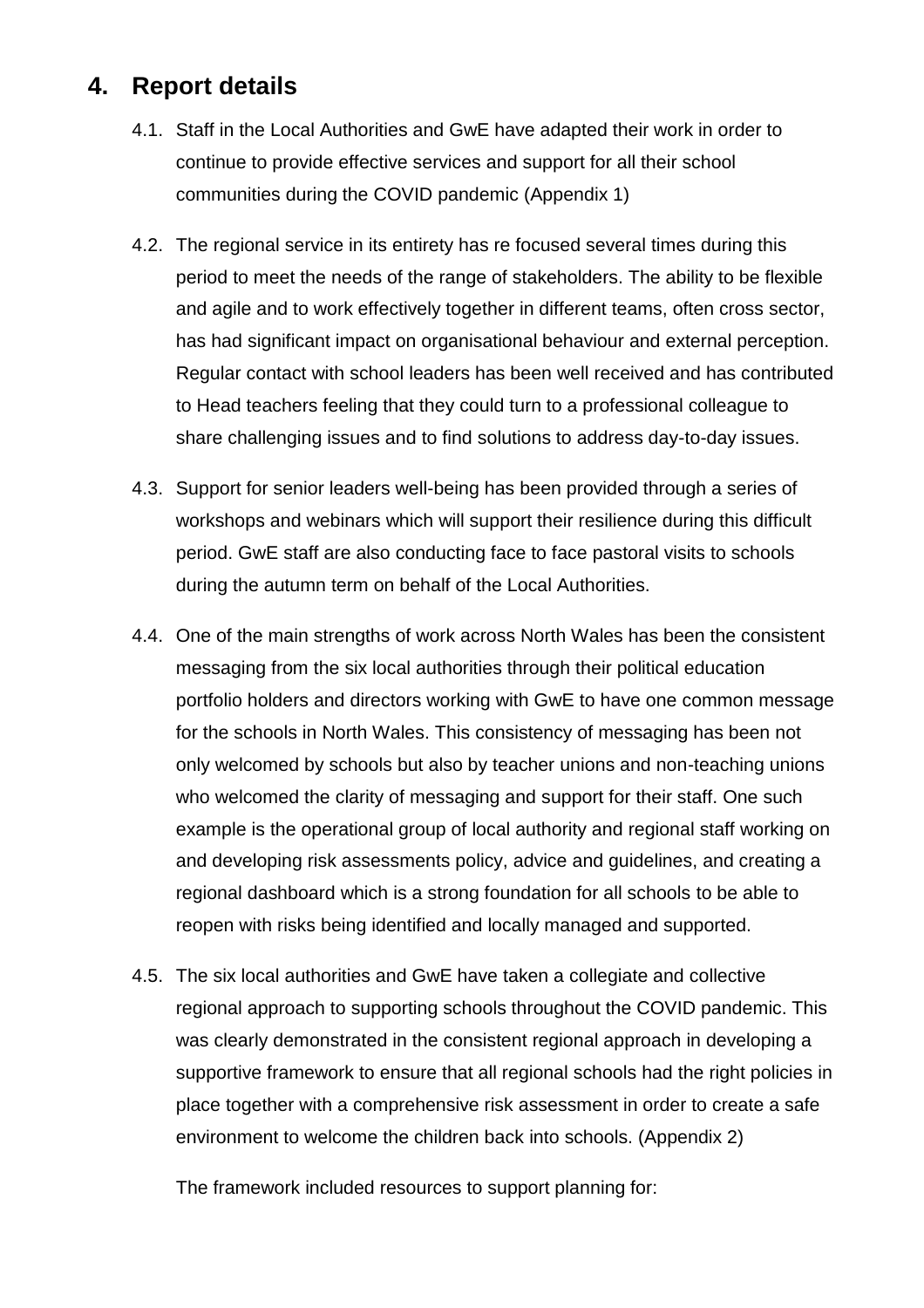- 1) Health and safety requirements
- 2) Site and facilities arrangements
- 3) Transport
- 4) Staffing arrangements
- 5) Blended teaching and learning
- 6) Inclusion and pupil support
- 7) Key management tasks.
- 4.6. One noteworthy aspect of the work has also been the bespoke nature of support for teachers and schools. GwE have worked on the strengths of individuals within the team and redeployed them where they have provided the maximum impact in their roles in supporting individual local authorities, schools, clusters, subject and phase networks. This bespoke provision of support based on strong principles of collaboration, exchanging and sharing and developing the best practice is a key learning principle that we will continue to develop in the next stages of evolving the service
- 4.7. Schools who were causing concern prior to lockdown have had access to clear and targeted support to help them through this difficult period. This has been at several levels including network support, support to senior leadership and middle management in those schools and support with provision of distance and blended learning. Schools that have found the lockdown and post lockdown period difficult due to staff having to self-isolate have been supported in various ways. This has included modelling of exemplar materials, webinars, shared materials and resources. Also, GwE staff directly leading, directly teaching in schools or providing distance learning to learners
- 4.8. A lot of time and energy have been put in place to contact international experts and to research international practice to learn and establish the principles of effective distance and blended learning. Discussions with international colleagues including the Organisation for Economic Co-operation and Development (OECD) have also deepened thinking within the organisation. This has supported schools to have a better strategic overview of their provision.
- 4.9. GwE is also supporting schools in evaluating the quality of their blended learning and distance learning provision, sharing local examples and case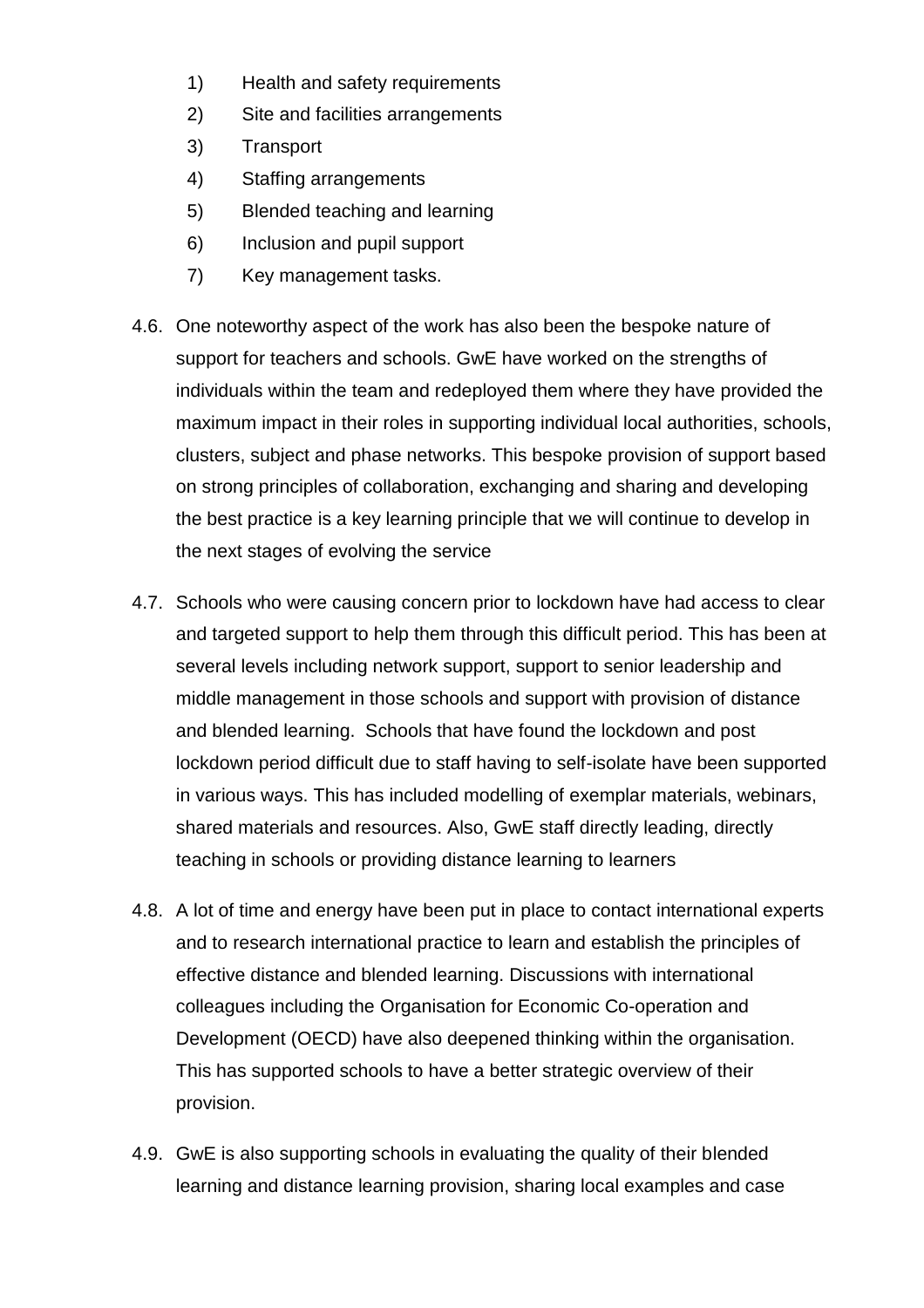studies of effective provision to reduce variation where it exists. Live streaming is developing well and enhancing the blended learning experience. Schools now realise that COVID will be with them for an extended period and are planning more strategically and effectively. As schools and settings are becoming more confident with the delivery of learning at a distance, so they will be better able to adapt their self-evaluation processes and tools to monitor, evaluate, review and revise if appropriate, the provision.

- 4.10.School leaders acknowledge that one of the greatest challenges to the delivery of blended and distance learning has been and continues to be ensuring that staff and pupils have the necessary skills' set and resources available to them. There has been a rapid pace of upskilling for some staff to move to digital platforms. Schools have undertaken a range of planned professional learning offered by regional consortia around the use of digital technology to support learning.
- 4.11.Many schools acknowledge that parental engagement has been a key factor in securing effective distance/blended learning. GwE and the Local Authorities have provided a range of guidance to support school in improving parental engagement, including the sharing of good practice.
- 4.12.GwE have also adopted a regional approach to accelerating learning, working on a tri-level approach which includes universal support led by the consortium, targeted support jointly led by the consortia and the local authority, with the acute being the responsibility of the local authority. This work has been developed on an evidence base approach working closely with Bangor University and regional staff to ensure a range of high-quality resources to support physical and emotional wellbeing, literacy and numeracy, these being made available to all learners across, all age range in all schools. The impact of this work will be captured through a regional dashboard which will include all grants made available to schools by Welsh Government during this financial year (Appendix 3)
- 4.13.During the autumn term, GwE have provided opportunities for schools to form alliances or to work within developed clusters to address gaps in provision and alternative ways of delivery to meet any future lockdown scenarios. This work will: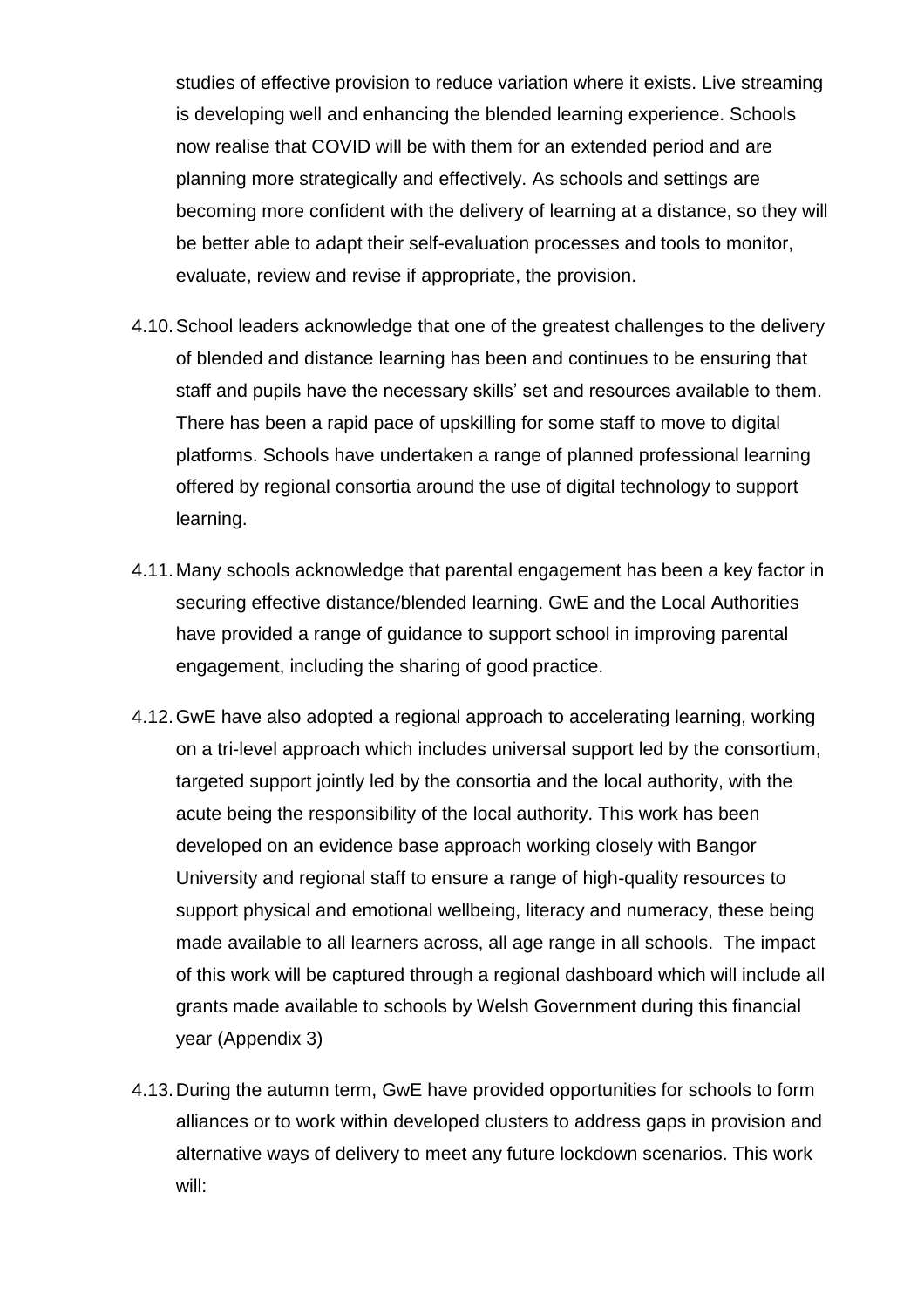- $\checkmark$  Identify, develop and share blended learning resources within the cluster/alliance and with other regional clusters/alliances;
- $\checkmark$  Ensure all identified and developed resources are submitted through their Supporting Improvement Adviser to be included on the GwE Support Centre;
- $\checkmark$  Support schools within the cluster with their provision to meet any future 'lockdown scenarios';
- $\checkmark$  Prioritise additional support for the secondary sector in preparation for the awarding of examination grades in 2021
- 4.14.The GwE Professional Offer for this academic year has been rationalised and concentrates on 5 main areas: Wellbeing, The Reform Journey, Developing the Workforce, Accelerating the Learning and Digital Learning. In addition, GwE will continue to facilitate cluster working to support the development of Curriculum for Wales, Additional Learning Needs (ALN) Transformation and the Welsh Language. During the COVID period GwE has continually reflected on the effectiveness of the work. Both internal and external resources have been used to ensure that we have a balanced perspective on the quality of the work. This has included working with the Education Development Trust and Steve Munby to develop the organisation and plan our future infrastructure. (Appendix 4)

#### 4.15. **Main outcomes and impact of the work**

- $\checkmark$  Effective collegiate and collective regional approach between the six local authorities and GwE.
- $\checkmark$  Joint working has ensured strong governance and regional consistency in support, messaging and guidance given to schools.
- $\checkmark$  Strengthened collaboration between peers at a cluster/forum level has ensured effective co-constructed strategic thinking and direction.
- $\checkmark$  Clear regional and local approach in place for effective repurposing of both the service and its schools.
- $\checkmark$  Schools are well informed and confident that effective support is available should any needs arise.
- $\checkmark$  School leaders' wellbeing supported through regular and clear communication.
- $\checkmark$  Clear guidance given on how to prioritise and structure both Distance and Blended Learning.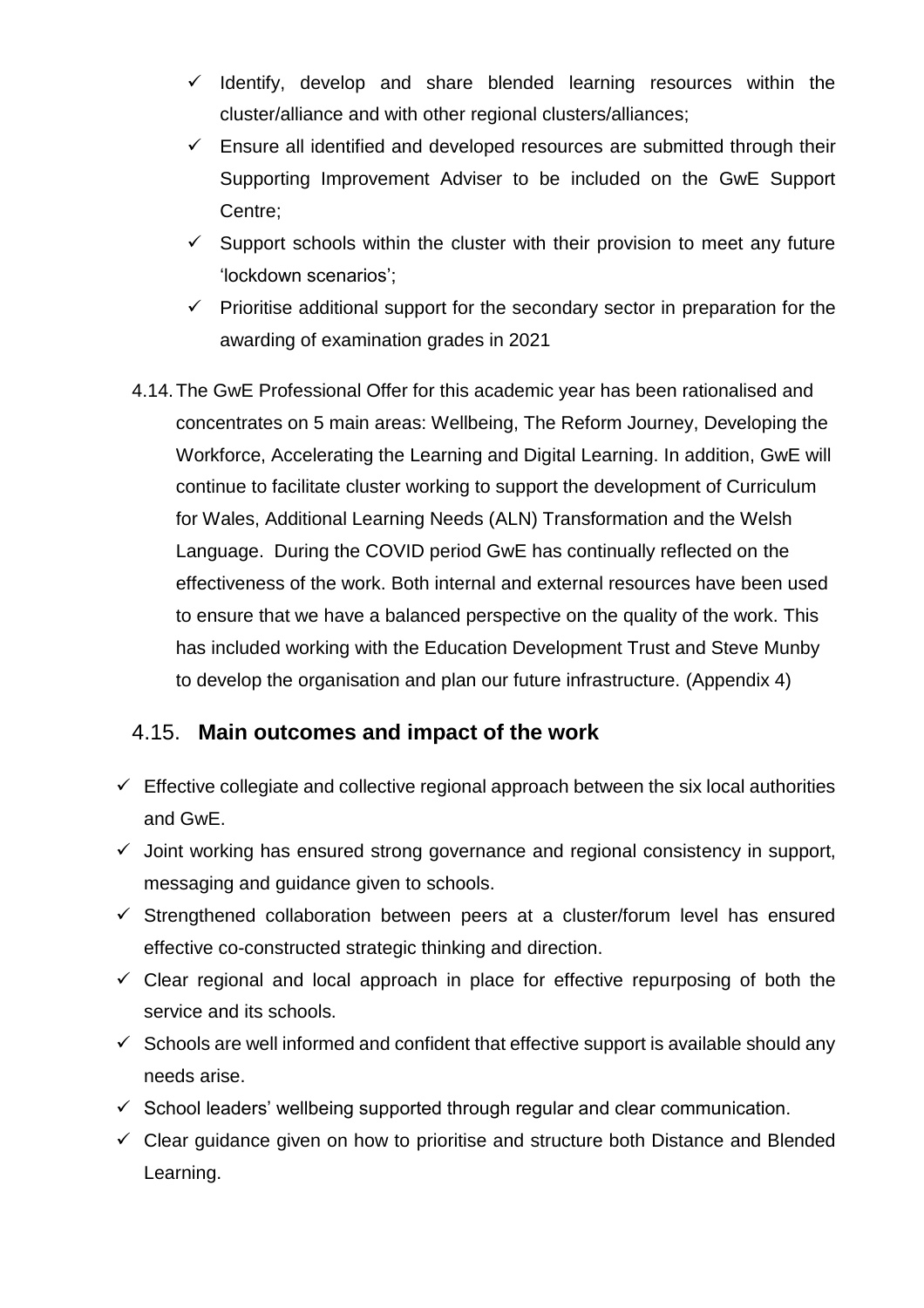- $\checkmark$  Schools provided with coherent guidance and resources to effectively support vulnerable learners with their wellbeing, engagement and learning.
- $\checkmark$  Best practice being shared across schools and clusters, i.e. engaging with reluctant learners and families, digital platforms and communication systems, blended learning models, etc.

#### **4.16. Other Outcomes and Impact**

- $\checkmark$  Effective communication provided via single point of contact (SIA) for school leaders and ease of access to support.
- $\checkmark$  Schools have been able to remain open to key workers in the event of staff shortages.
- $\checkmark$  Schools are well informed and confident that support is available should any needs arise. School leaders' wellbeing is supported through regular communication.
- $\checkmark$  Shared understanding of the importance of the welfare of pupils, parents and staff
- $\checkmark$  Clear guidance given on how to prioritise and structure both Distance and Blended Learning.
- $\checkmark$  Schools having access to a wealth of quality resources for reference as they plan for and deliver distance and blended learning.
- $\checkmark$  Comprehensive distance and blended learning models available for schools to adopt, adapt or refer to. This has in turn ensured strengthened leadership and improved balance of work that can be completed at home.
- $\checkmark$  Co-ordinated approach to supporting schools which has led to greater consistency and quality of distance and blended learning across the region.
- $\checkmark$  Best practice being shared across schools i.e. engaging with reluctant learners and families, digital platforms and communication systems etc.
- $\checkmark$  Strengthened use of ICT to enable effective communication between schools, within schools and with school stakeholders.
- $\checkmark$  School staff being upskilled through the use of a digital platform for professional development.
- $\checkmark$  Information shared with the LA is up to date and timely support is given to any School.
- $\checkmark$  In conjunction with the LA, ensured that the process of appointing school leadership candidates is appropriate and fair.
- $\checkmark$  Consistent messages disseminated to schools by GwE/LA officers.
- $\checkmark$  Strengthened collaboration between peers at a cluster level through digital means ensuring co-constructed strategic thinking.
- $\checkmark$  Strengthened collaboration between local authority officers and GwE.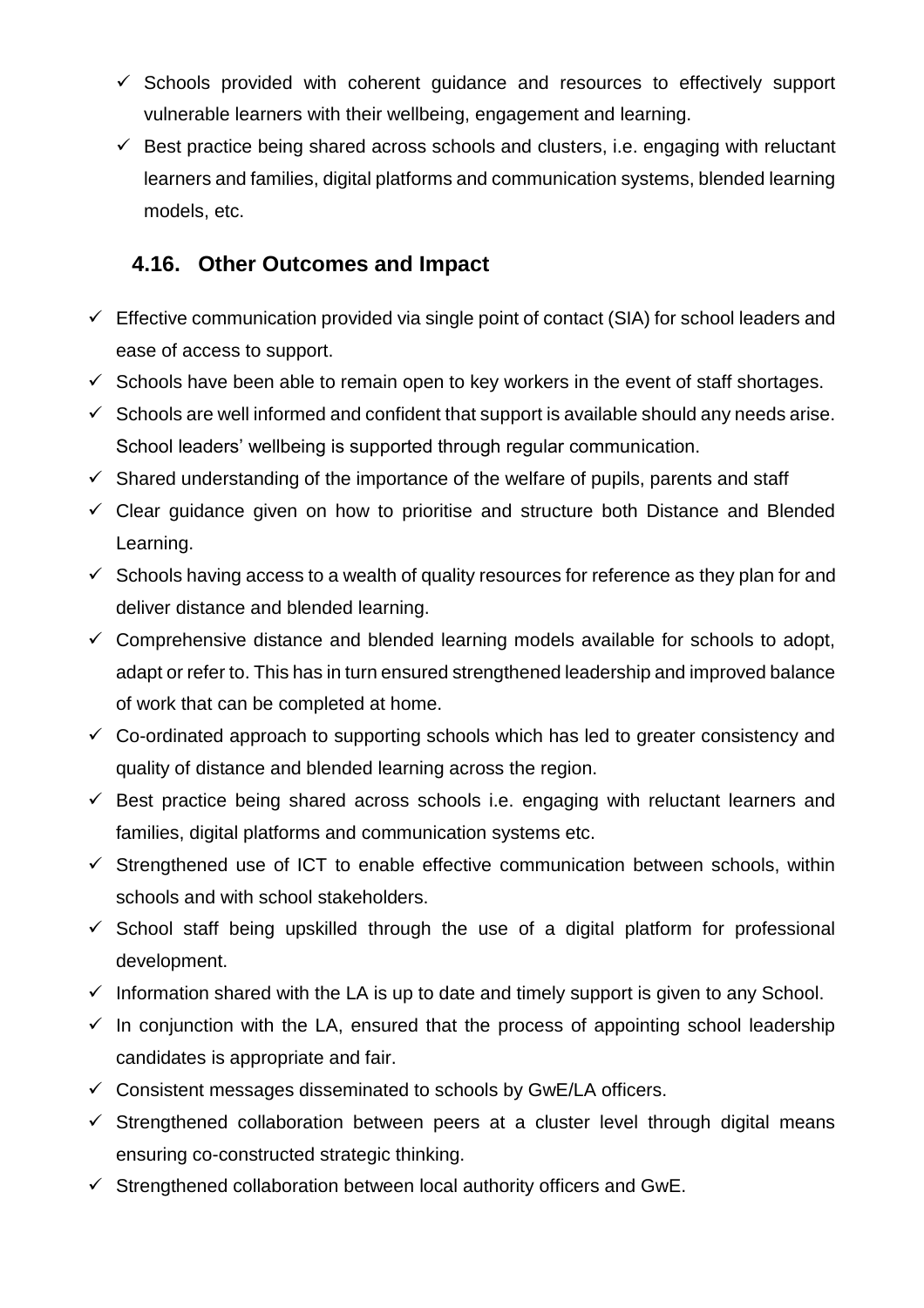- $\checkmark$  Clear regional and local approach in place for adapting schools for different purposes.
- $\checkmark$  Effective cascading of key messages to school staff to ensure consistency and clarity.
- $\checkmark$  Increased collaboration between regions and other stakeholders.
- $\checkmark$  Increased understanding of key messages and work streams.
- $\checkmark$  Stronger awareness amongst school leaders of effective strategies to ensure continuation of school business.
- $\checkmark$  Quality Professional Learning developed in readiness for future needs.
- $\checkmark$  Newly Qualified Teachers having clarity regarding completing their induction year.
- $\checkmark$  Strong partnership work with Bangor University to ensure initial teacher training students have clarity on the appointment system for next year.
- $\checkmark$  Strong partnership working with Caban to ensure increased research opportunities and recognition of excellence by School staff.

#### **4.17. Next Steps**

- $\checkmark$  Support schools to implement the recommendations of the Design and Delivery Board for the awarding of qualifications in summer 2021.
- $\checkmark$  Continue to work closely in partnership with Local Authorities to support the wellbeing of Head teachers and school staff.
- $\checkmark$  Deliver an effective professional learning offer to support schools to address immediate needs and to implement the Welsh Government reform journey
- $\checkmark$  Continue to support clusters/alliances to plan for the continuity of learning so that they can effectively meet any future lockdown scenarios.
- $\checkmark$  Strengthen the culture, behaviour, systems and processes so that leaders and teachers are incentivised to adopt a collegiate approach to school improvement.
- $\checkmark$  Develop a regional qualitative framework for holistically capturing and evaluating progress in a school.

### **5. How does the decision contribute to the Corporate Priorities?**

5.1. This area of work contributes towards making Denbighshire a place where young people want to live and work and have the skills to do so. It also contributes to make Denbighshire a place where young people can flourish and have the best start in life regardless of the challenges we face due to Covid 19.